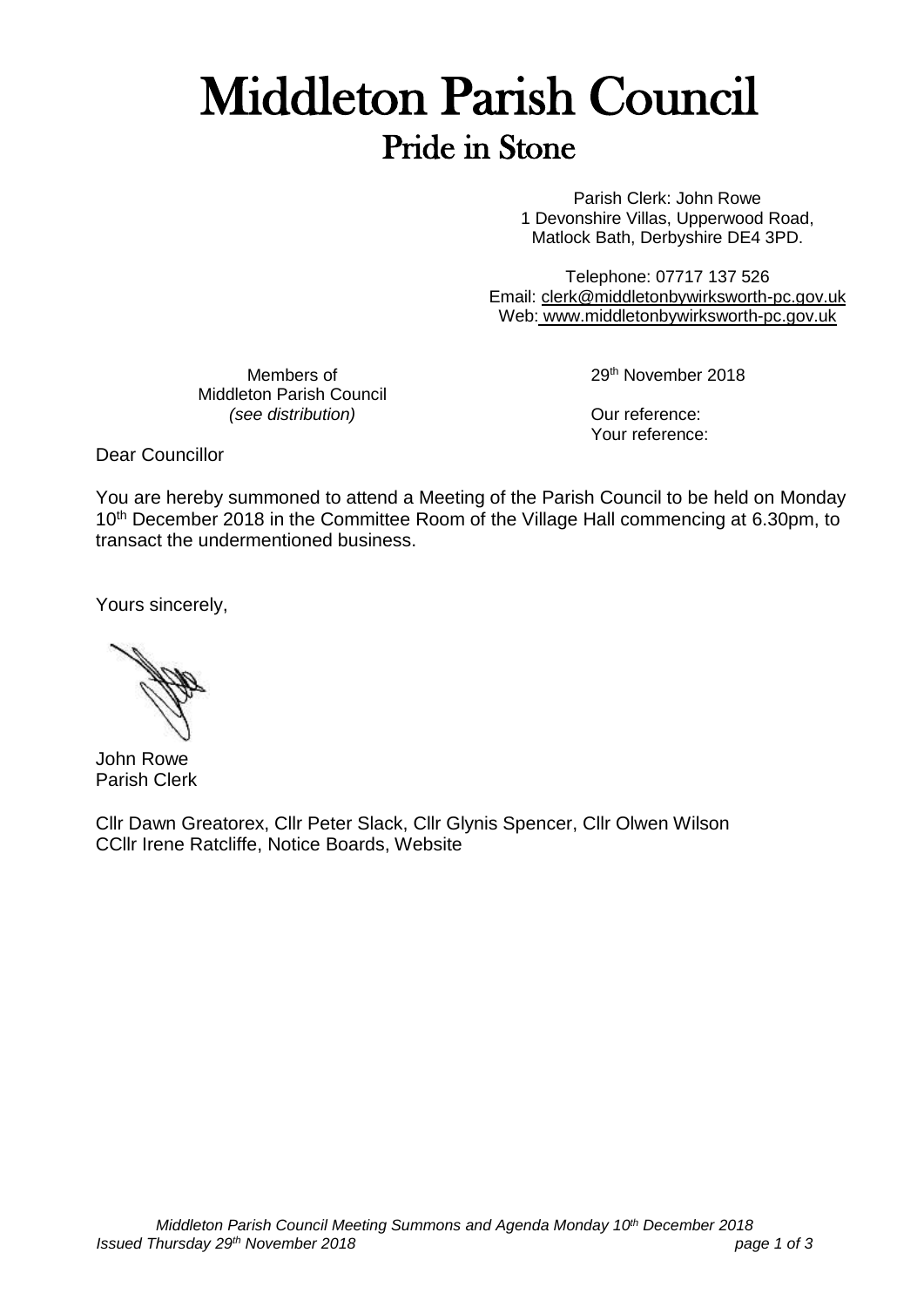## Middleton Parish Council Pride in Stone

Parish Clerk: John Rowe 1 Devonshire Villas, Upperwood Road, Matlock Bath, Derbyshire DE4 3PD.

Telephone: 07717 137 526 Email: [clerk@middletonbywirksworth-pc.gov.uk](mailto:clerk@middletonbywirksworth-pc.gov.uk) Web: [www.middletonbywirksworth-pc.gov.uk](http://www.middletonbywirksworth-pc.gov.uk/) 29th November 2018

### **A meeting of the Parish Council is to be held in the Committee Room of the Village Hall, Main Street, Middleton on Monday 10th December 2018 at 6.30pm**

### **Agenda**

Non-confidential items

- 1. Election of Chair
- 2. To receive and accept apologies for absence
- 3. Chair's announcements
- 4. Variation of Order of Business
- 5. Declaration of Members Interests
	- (a) To enable members to declare the existence and nature of any Disclosable Pecuniary Interests they have in subsequent agenda items, in accordance with the Parish Council's Code of Conduct. Interests that become apparent at a later stage in the proceedings may be declared at that time.
	- (b) To receive and approve requests for dispensation from members in which they have a Disclosable Pecuniary Interest.
- 6. Items in Exclusion

To consider whether any items should be considered in exclusion of the public and press

- 7. Public Speaking
	- (a) A period of not more than 15 minutes will be made available for members of the public and Members of the Council to comment on any matter (representations are limited to a maximum of 3 minutes per person).
	- (b) Report from and questions to County Councillor
	- (c) Report from and questions to District Councillor

#### 8. Minutes

To approve the minutes of the meetings held;

- (a) Thursday  $4<sup>th</sup>$  October 2018
- (b) Monday 8th October 2018 (Extraordinary)
- (c) Monday 8th October 2018
- (d) Tuesday 30th October 2018
- (e) Monday 12th November 2018

#### 9. Clerk's Report

To approve Clerk's Report on action taken on meetings since 4<sup>th</sup> October 2018